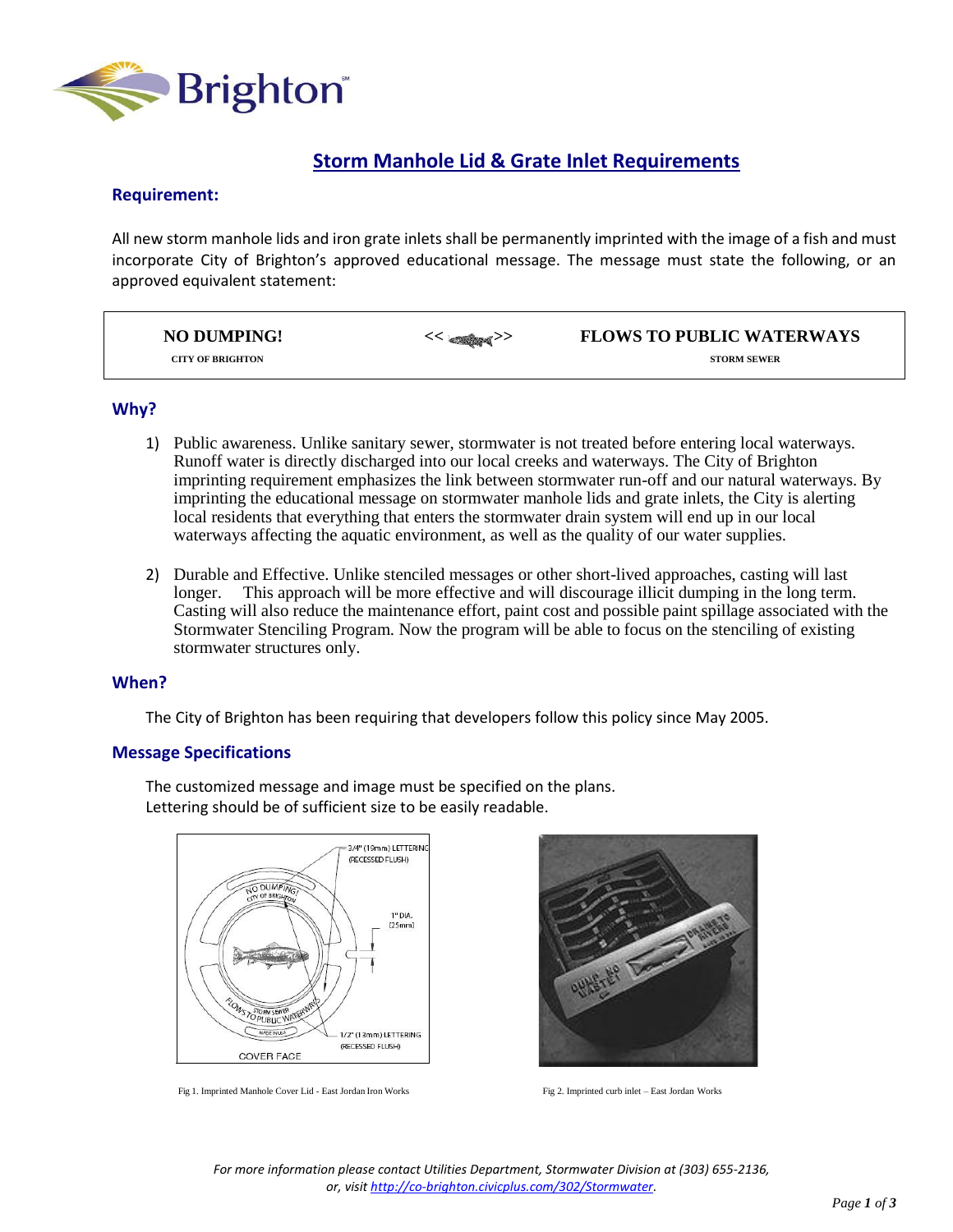

*For more information please contact Utilities Department, Stormwater Division at (303) 655-2136, or, visi[t http://co-brighton.civicplus.com/302/Stormwater.](http://co-brighton.civicplus.com/302/Stormwater)*